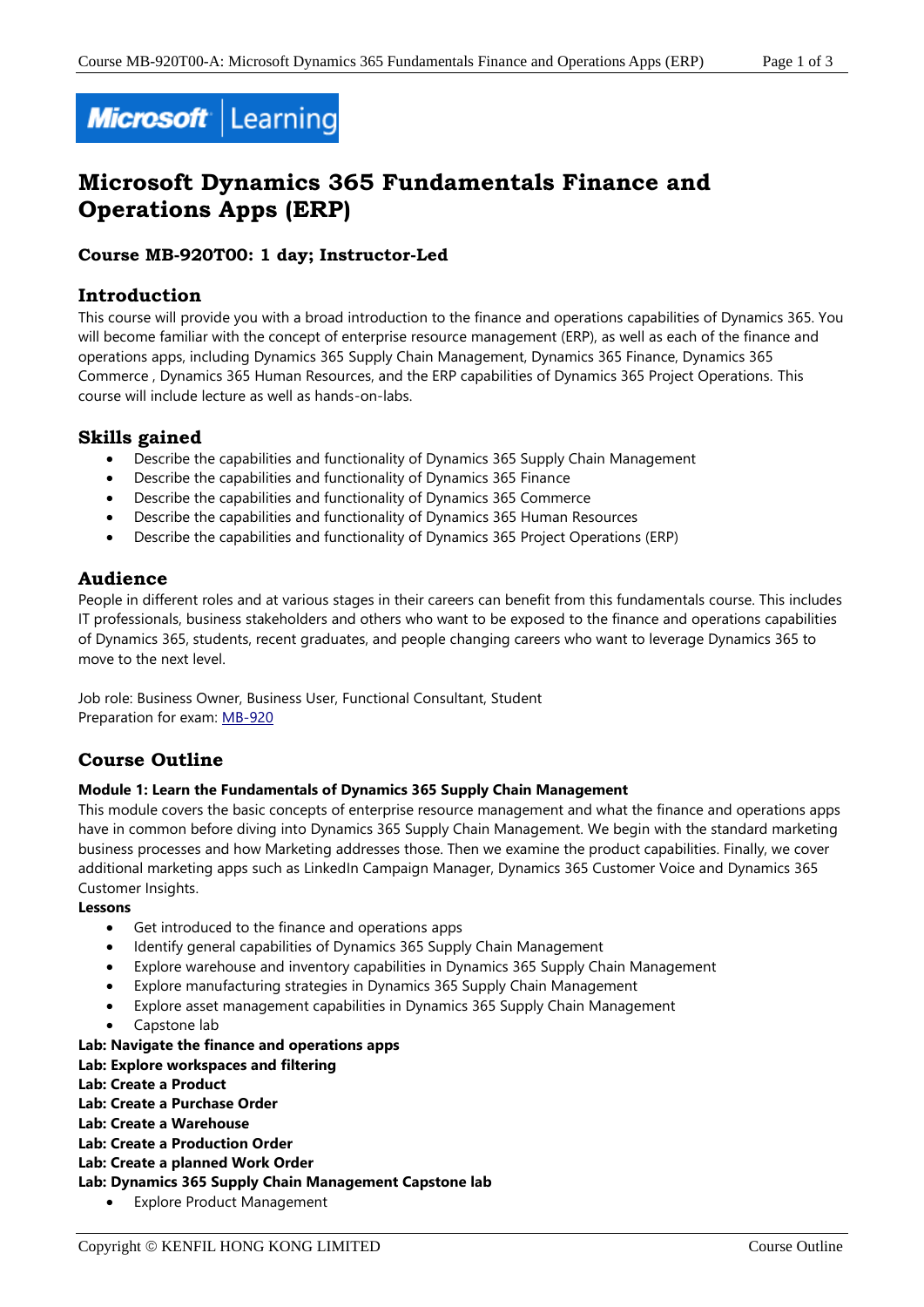- Explore Warehouse Management
- **Explore Production Management**
- **Explore Inventory Management**
- **Explore Procurement and Sourcing**

After completing this module, students will be able to:

- Describe the common features of the finance and operations apps
- Describe the general capabilities of Dynamics 365 Supply Chain Management
- Describe the warehouse and inventory management, manufacturing and asset management capabilities

## **Module 2: Learn the Fundamentals of Dynamics 365 Finance**

In this module we take a look at Dynamics 365 Finance. We will cover core capabilities of the product before focusing on general ledger, accounts payable and accounts receivable. Next, we explore expense management and budgeting in Dynamics 365 Finance.

#### **Lessons**

- Explore Dynamics 365 Finance core capabilities
- Explore general ledger
- Explore accounts payable and accounts receivable
- Explore expense management, fixed asset management, and budgeting
- Capstone lab
- **Lab: Create a financial dimension**

# **Lab: Create a vendor payment journal**

# **Lab: Capstone lab**

- Explore the General Ledger
- **Explore Accounts Payable**
- **Explore Accounts Receivable**

After completing this module, students will be able to:

- Discuss Dynamics 365 Finance core capabilities
- Discuss general ledger, accounts payable and accounts receivable
- Discuss expense management, fixed asset management, and budgeting

#### **Module 3: Learn the Fundamentals of Dynamics 365 Commerce**

In this module we take a look at Dynamics 365 Commerce. We will cover core capabilities of the product before turning our attention to Dynamics 365 Fraud Protection and its capabilities.

#### **Lessons**

- Explore Dynamics 365 Commerce capabilities
- Explore Dynamics 365 Fraud Protection
- Capstone lab

# **Lab: Create a discount product**

# **Lab: Create a product assortment**

## **Lab: Capstone lab**

• Explore Commerce Headquarters

After completing this module, students will be able to:

- Discuss Dynamics 365 Commerce
- Discuss Dynamics 365 Fraud Protection

#### **Module 4: Learn the Fundamentals of Dynamics 365 Human Resources**

In this module we take a look at Dynamics 365 Human Resources. We will cover core capabilities of the product before turning our attention to the personnel management capabilities of the product. **Lessons**

- Explore Dynamics 365 Human Resources core capabilities
- Explore the personnel management capabilities
- Capstone lab

#### **Lab: Capstone lab**

• Explore Human Resources

After completing this module, students will be able to: